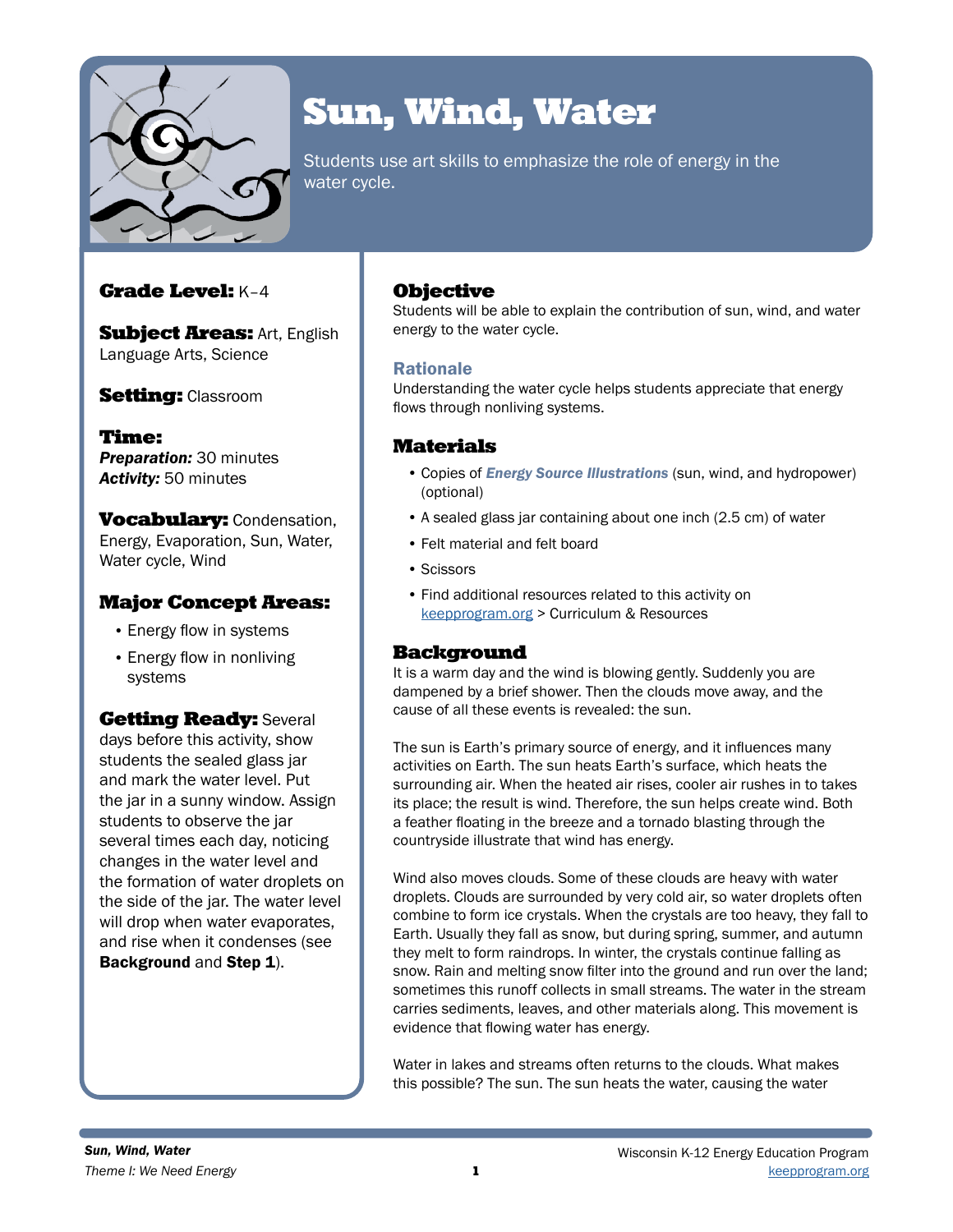molecules to become more active. When the molecules receive enough energy they break away and move through the air. This is called evaporation. During evaporation, liquid water becomes water vapor (water in its gaseous form). When the molecules lose enough energy, they settle down again.

The process of water vapor becoming a liquid is called condensation. Sometimes condensation occurs on tiny dust particles in the sky, creating a water droplet. (Water droplets are very tiny; it takes thousands of droplets to make one water drop.) Many water droplets floating near each other is called a cloud. When a cloud forms near the ground, it is called fog.

Rain, runoff, evaporation, and condensation are all parts of the water cycle. The water cycle is powered by the sun. So when we are sitting outside on a warm day and feel a light breeze and a shower, we are experiencing a small segment of the water cycle and one effect of the sun's energy.

## Procedure

#### **Orientation**

Write the words "sun," "wind," and "water" on the board or show students the *Energy Source Illustrations*. Have them describe qualities of each term. Review the definition of energy (the ability to move or change things). Ask students to list examples where the sun, wind, and water move or change things, and note their answers.



#### **Steps**

**1.** Show students the sealed jar of water (see Getting Ready). Discuss what happened to the water level. Students should notice that the water level dropped during the sunnier part of the day and rose when the jar was in the shade.

- 2. Introduce the terms evaporation (liquid water heating up and turning into a vapor) and condensation (water vapor turning into a liquid). Discuss how the sun's energy caused water to evaporate (heated the water). When the water cooled down (lost heat energy), it condensed. Stress that evaporation and condensation are evidence of how the sun's energy is able to do work or change things. NOTE: If the glass jar is unavailable, have students recall a puddle they've seen evaporate.
- 3. Ask students what would happen to the evaporated water if the lid were not on the jar; where would the water vapor go? Point out clouds in the sky or have students imagine clouds, and tell students that instead of water condensing on the side of a jar, it condenses on tiny dust particles in the sky. Clouds are made up of many tiny droplets of water. Ask students "What makes the clouds move?" Students may know the wind blows clouds from one place to another.
- 4. Review the water cycle with students. If available, read one or more trade books about the water cycle (see **Resources**). Discuss the following concepts related to the water cycle and compare the water in the jar to a mini-water cycle.
	- What happens when water in rivers and lakes becomes heated by the sun? Allude to the evaporation of sun-heated water in the jar. Some of the water collects and turns back into a liquid (condenses) in a cloud.
	- What happens to the cloud when it collects more and more water? Help students understand that eventually the water droplets become too heavy and fall as rain. NOTE: Precipitation from clouds often falls initially as snow and melts as it is warmed by the atmosphere, but this detail may not be necessary for students to know.
	- Where does rain go? Students will provide a variety of answers, but mention that water flows over land and collects in rivers and lakes. Students may understand how gravitational forces cause water to move downward.
- **5.** Have the class work in small groups to design components of the water cycle out of felt. Instruct each group to make the following: a sun, a cloud, rain or snow, and a symbol for evaporated water (possibly wavy lines). Students can also create other items such as trees, lakes, rivers, buildings, etc.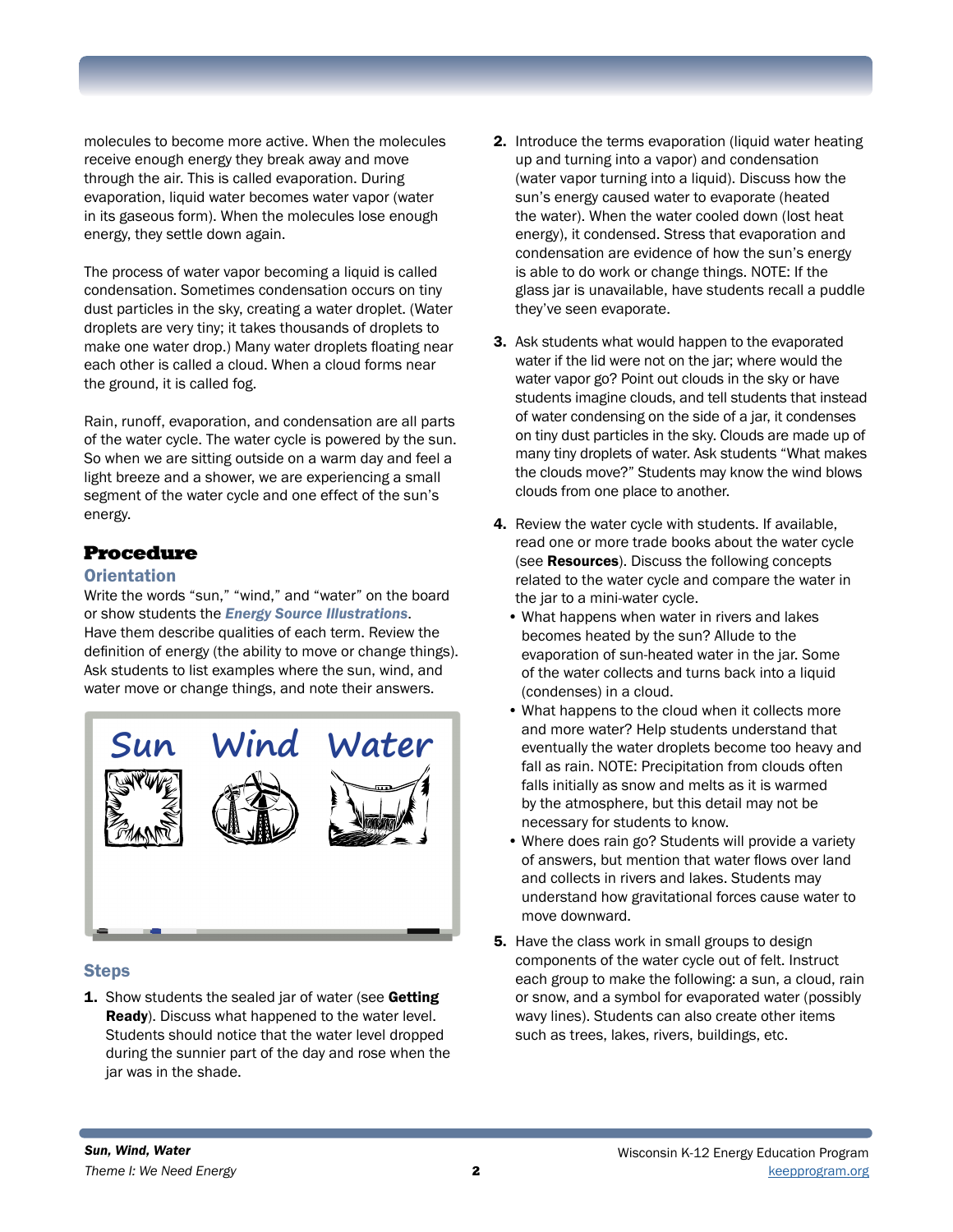#### **Closure**

Challenge groups to use their felt items on the felt board to tell a story about the water cycle (see Assessment). Students might find a creative way to portray that there is no beginning or end to the water cycle. For example, a narrator can tell the audience that they are seeing the water cycle "already in progress."

#### Assessment

#### Formative

- Can students define evaporation and condensation and explain the role of energy in each?
- Are students able to identify the presence of sun, wind, and water in the water cycle?

#### **Summative**

Check to make sure students' stories about the water cycle include the following:

- Water falling out of the sky as rain (gravity pulls it down)
- Water filtering into the ground or flowing over the land, pushing things as it moves
- Water being heated by the sun, and water molecules evaporating
- Water molecules collecting in a cloud (condensation)
- The wind moving the cloud from one location to another

Have students cut out copies of the letter E to represent energy. They should place the E anywhere that energy from water, wind, or the sun is used.

### Extension

Have students adapt the water cycle illustration to include snow. Discuss how the weight of snow can move things and how melted snow moves things as well.

## Related KEEP Activities

Prior to and following this activity, you could have students participate in exercises such as those found in K–5 Energy Sparks for Theme II: "Sunvestigations, Windy Wonders, and Water Fun." Students can also monitor weather changes as they relate to the water cycle (see "Taking Temperatures" for ideas on keeping a record of temperature changes). Other uses of the sun's energy are found in activities such as "Shoebox Solar Cooker" and "Waterwheels, Windmills, and Turbines."



#### © 2020 Wisconsin Center for Environmental Education

The Wisconsin K-12 Energy Education Program is supported through funding from



Wisconsin K-12 Energy Education Program (KEEP) **College of Natural Resources University of Wisconsin-Stevens Point** 



MPPI energy